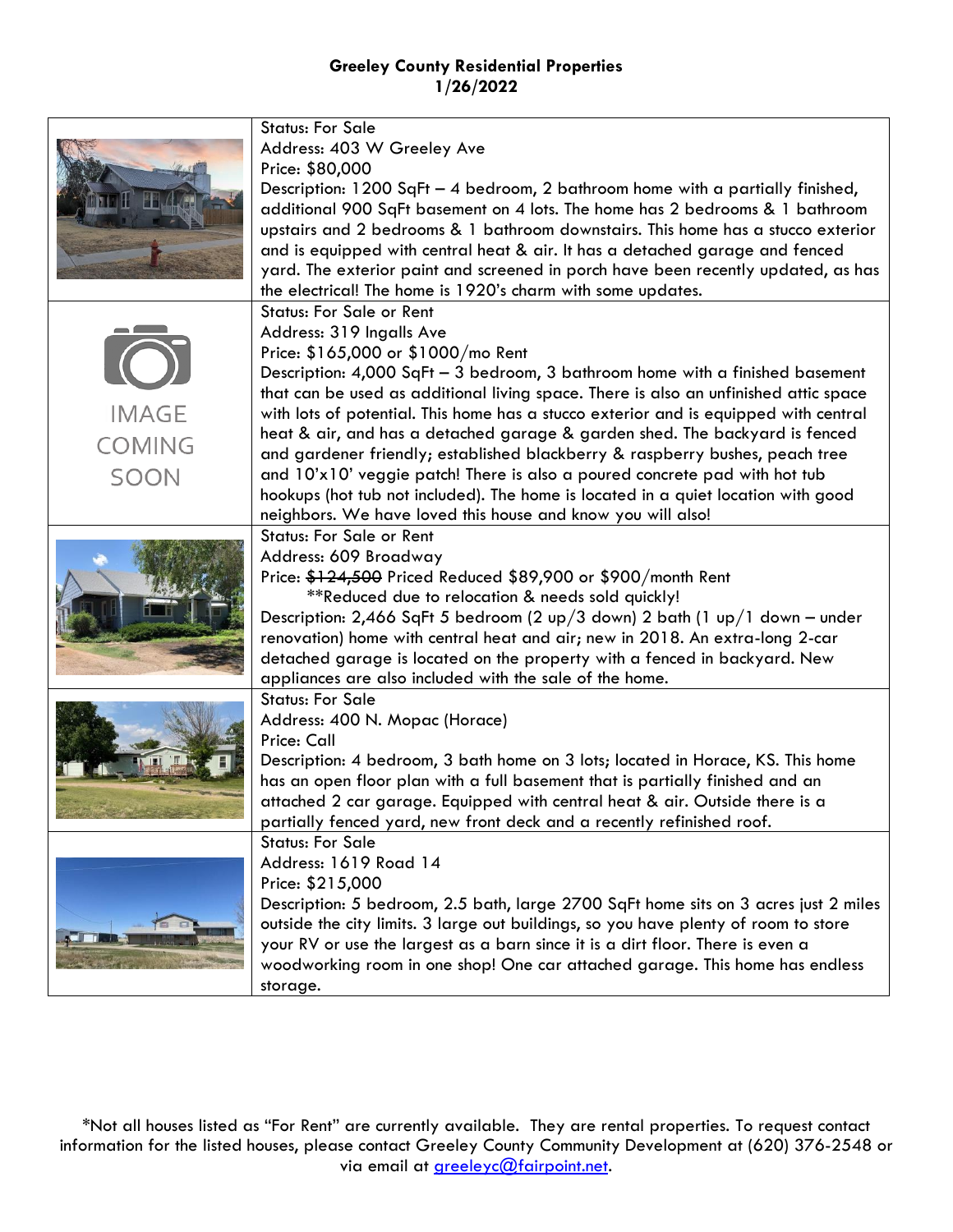| Status: For Sale - Serious Inquiries Only<br>Address: 317 E. Greeley<br>Price: \$65,000<br>Description: 2 bedroom, 1 bath living room, dining room, kitchen, and storage room<br>upstairs. Two (2) rooms downstairs. All appliances and living room furniture<br>included. Central heat and air. Detached garage.                                                                                                                                  |
|----------------------------------------------------------------------------------------------------------------------------------------------------------------------------------------------------------------------------------------------------------------------------------------------------------------------------------------------------------------------------------------------------------------------------------------------------|
| <b>Status: For Sale</b><br>Address: 404 Fourth St<br>Description: 5 bedroom, 3 bath home. Has basement, CHA and a fenced yard.<br>Oversized garage.                                                                                                                                                                                                                                                                                                |
| <b>Status: For Sale</b><br>Price: Call<br>Address: 517 E. Greeley<br>Description: 3 bedroom, 2 bath, 3-car oversized garage, full unfinished basement,<br>central heat and air, tank less water heater, new construction.                                                                                                                                                                                                                          |
| <b>Status: For Sale</b><br>Address: 710 Ohio Street, Horace<br>Price: \$92,500 negotiable<br>Description: 3 bedroom, 2 bath, 1232 SqFt manufactured home; sells with<br>appliances; central heat and air. Located on 12 lots (approx. 42,000 SqFt); North<br>end of Horace. Detached 18x21 garage, 10x16 outbuilding.                                                                                                                              |
| <b>Status: For Sale</b><br>Address: 323 Martin<br>Price: Call<br>Description: 4 bedroom, 1 bath house (2 bedrooms up, 2 down) on 3 lots. Partially<br>fenced yard with a 1 car detached garage.                                                                                                                                                                                                                                                    |
| <b>Status: For Rent</b><br>Address: Corner of Fourth & Newton Streets, Tribune<br>Price: \$750/month plus \$350 security deposit<br>Description: Newly constructed duplexes, 910 SqFt apartments. Each 2 bedroom, 1<br>bath with kitchen appliances included. Laundry room, tenant provides washer and<br>dryer. Each unit will have a designated covered carport and enclosed storage unit.<br>All yard maintenance and snow removal is included. |
| <b>Status: For Sale</b><br>Address: 621 Martin<br>Price: \$30,000 OBO<br>Description: 3 bedroom, 2 bath home with a finished basement, on a corner lot<br>across the street from the school. A detached, small shed and garage are also on<br>the property.                                                                                                                                                                                        |
| <b>Status: For Rent</b><br>Address: 305 Plumb<br>Price: Call<br>Description: 2 bedroom 1 bath home with an additional room for an office and<br>fenced in yard. Fireplace/furnace and window A/C units.                                                                                                                                                                                                                                            |

\*Not all houses listed as "For Rent" are currently available. They are rental properties. To request contact information for the listed houses, please contact Greeley County Community Development at (620) 376-2548 or via email at [greeleyc@fairpoint.net.](mailto:greeleyc@fairpoint.net)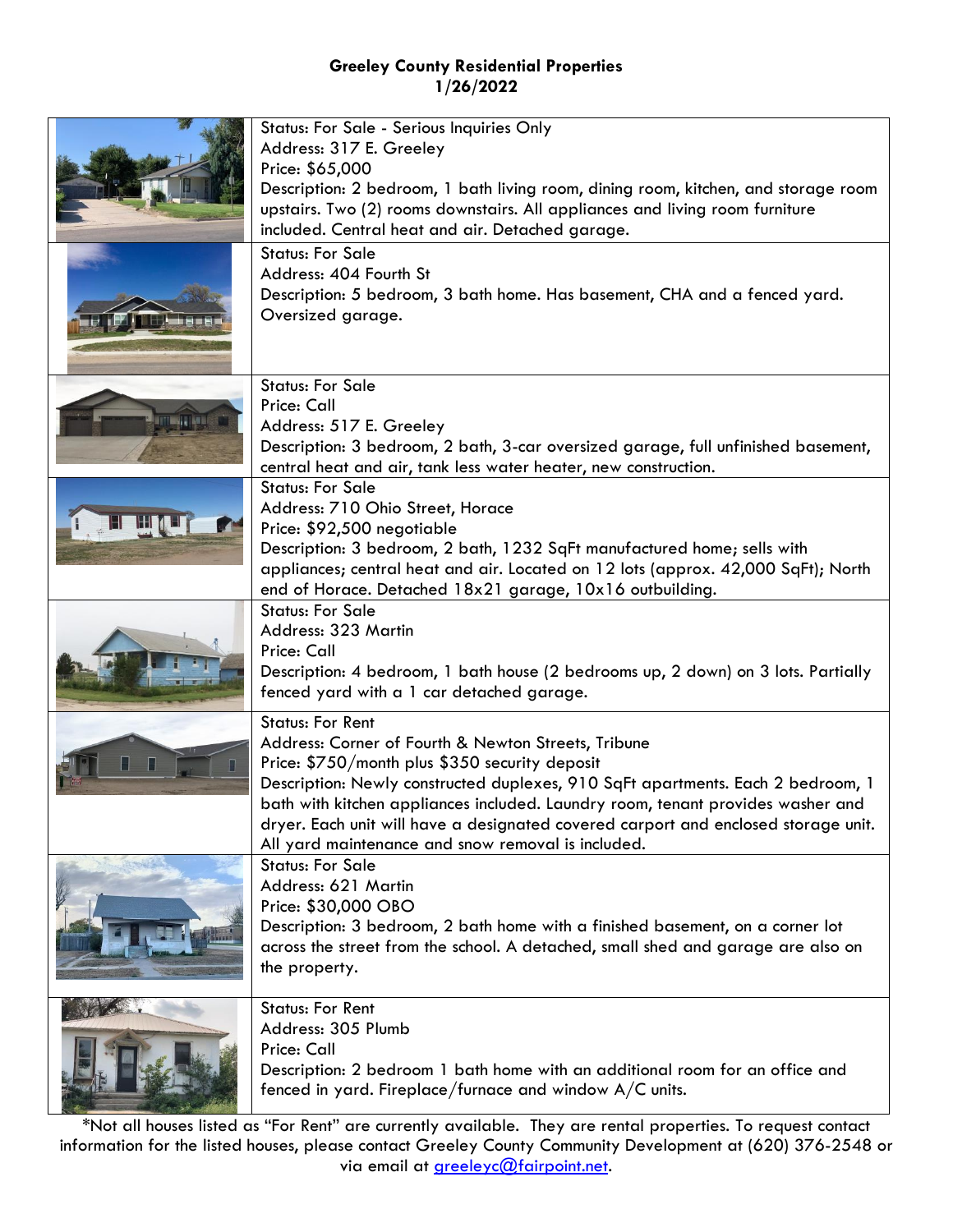|       | <b>Status: For Sale or Rent</b>                                                    |
|-------|------------------------------------------------------------------------------------|
| For 1 | Address: 117 E. Lawrence                                                           |
|       | Description: 3 bedroom, 2 bath house. 1,224 sq. feet with central heat and air and |
| 41    | a fenced yard. Has a one-car detached garage. Owner financing is available.        |
|       |                                                                                    |
|       | <b>Status: For Sale Only</b>                                                       |
|       | Address: 114 Park Lane                                                             |
|       | Price: Call for information                                                        |
|       | Description: 4 bedrooms (2 up, 2 down), 3 bath (2 up, 1 down) 2,321 sq. foot brick |
|       | home with a finished basement and a three-car attached garage. Newly               |
|       | remodeled open floor plan home with modern fixtures, a master bedroom and          |
|       | bath with a spa tub, and an extra-large family room upstairs, TV and game room     |
|       | in the basement. Features central heat and air (CHA), a sprinkler system, a tree-  |
|       | lined back yard, on a corner lot.                                                  |
|       | <b>Status: For Sale or Rent</b>                                                    |
|       | Address: 422 4th Street                                                            |
|       | Price: Call                                                                        |
|       | Description: 3 bedroom, 1 bath house. CHA, fenced back yard and detached           |
|       | garage.                                                                            |
|       | <b>Status: For Rent</b>                                                            |
|       | Address: Francis St. near Ohio St.                                                 |
|       | Price: Call                                                                        |
|       | Description: 2 bedroom trailer house in Horace.                                    |
|       |                                                                                    |
|       | <b>Status: For Sale</b>                                                            |
|       | Address: 713 4 <sup>th</sup> Street (MUST BE MOVED)                                |
|       | Price: \$10,800                                                                    |
|       | Description: 2 bedroom, 1 bath single-wide trailer with washer, dryer, brand new   |
|       | stove and brand new refrigerator. Has upgrades in the kitchen and a new heater.    |
|       | Must be moved.                                                                     |
|       | <b>Status: For Rent</b>                                                            |
|       | Address: 624 Peters                                                                |
|       | Price: \$600/month                                                                 |
|       | Description: 2 bedroom, 1 bath house located across from the high school, has new  |
|       | cabinets in the kitchen and a basement.                                            |
|       |                                                                                    |
|       | <b>Status: For Rent or Sale</b>                                                    |
|       | Address: 318 Newton                                                                |
|       | Description: 3 bedroom, 2 bath mobile home, open living room, kitchen. Unattached  |
|       | garage, fenced in yard.                                                            |
|       | <b>Status: For Sale</b>                                                            |
|       | Address: 216 Third                                                                 |
|       | Price: \$50,000                                                                    |
|       | Description: 5 bedroom, 2 bath home, CHA, carport, large fenced in yard            |
|       |                                                                                    |

\*Not all houses listed as "For Rent" are currently available. They are rental properties. To request contact information for the listed houses, please contact Greeley County Community Development at (620) 376-2548 or via email at **greeleyc@fairpoint.net**.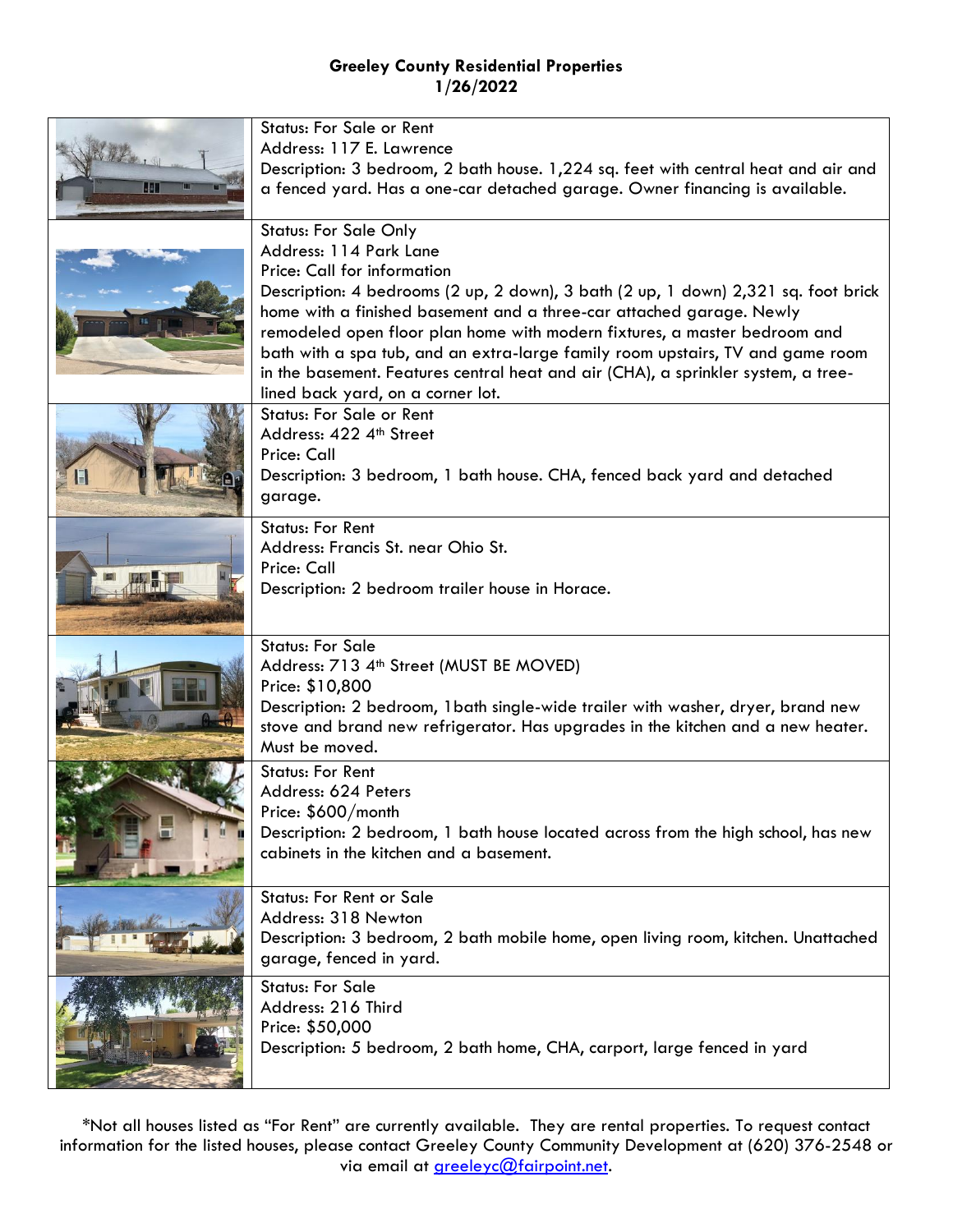| <b>RED</b> | <b>Status: For Sale or Rent</b><br>Address: Corner of Main and Texas in Horace<br>Description: Double-wide mobile unit, 3 bedroom, 2 bathroom, Central Air and<br>Heating.                                                                                                                                                                                                                                                                                                                                                                                                                                         |
|------------|--------------------------------------------------------------------------------------------------------------------------------------------------------------------------------------------------------------------------------------------------------------------------------------------------------------------------------------------------------------------------------------------------------------------------------------------------------------------------------------------------------------------------------------------------------------------------------------------------------------------|
|            | <b>Status: For Rent</b><br>Address: 716 Glick<br>Description: 4 bedroom duplex, close to school                                                                                                                                                                                                                                                                                                                                                                                                                                                                                                                    |
|            | <b>Status: For Rent</b><br>Address: 308 Ohio, Horace, KS<br>Description: 2 bedroom manufactured home, 1 bath.                                                                                                                                                                                                                                                                                                                                                                                                                                                                                                      |
|            | <b>Status: For Sale &amp; Rent</b><br>Address: 523 Second Street<br>Description: Multi-family housing unit featuring (2) 1-bedroom finished apartments,<br>and (2) 2-bedroom 1 bath apartments. The south apartment is a one bedroom, one<br>bath apartment with a full kitchen, a storage lean-to, and a washer and dryer<br>combo. The middle apartment is a one bedroom, $\frac{3}{4}$ bath apartment which has<br>been plumbed for a washer and dryer. This apartment also features access to a<br>large basement for storage. The two north units are 2-bedroom, 1 bath units and<br>have all utilities paid. |
|            | <b>Status: For Rent</b><br>Address: North of Don Moore<br>Price:<br>Description: 2 bedroom, 1 bath                                                                                                                                                                                                                                                                                                                                                                                                                                                                                                                 |

\*Not all houses listed as "For Rent" are currently available. They are rental properties. To request contact information for the listed houses, please contact Greeley County Community Development at (620) 376-2548 or via email at **greeleyc@fairpoint.net**.